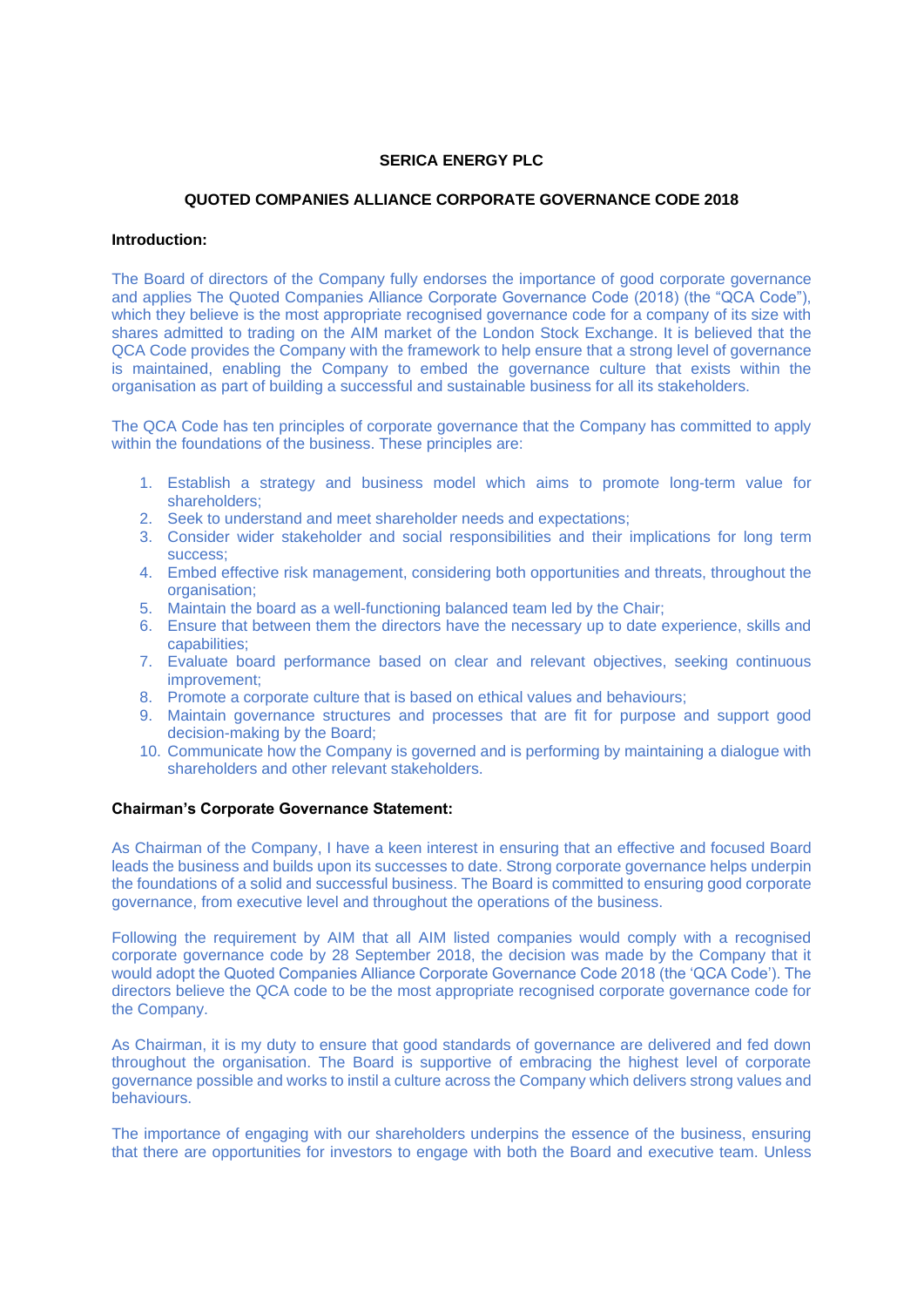current government guidance changes in light of Covid-19, it is intended that a normal Annual General Meeting ('AGM') will be held in 2022 at which shareholders can be present in person.

As Chairman I will work with the Nominations & Corporate Governance Committee and the Board to build upon the existing values that are in place and ensure that good corporate governance continues to be present within the organisation and delivered throughout the business, ensuring that we grow with foundations of integrity and strong principles for the benefit of all stakeholders.

Antony Craven Walker

Executive Chairman

# **Website disclosures:**

**The QCA Code requires us to apply the ten principles and publish certain disclosures in our annual report and also on our website. Our website disclosures are as follows:**

#### **Principle Two - Seek to understand and meet shareholder needs and expectations.**

**Disclosure: explain the ways in which the Company seeks to engage with shareholders.**

The Company engages with its shareholders through regulatory news flow, providing financial results on a half yearly basis, operational updates to maintain information on overall performance, additional news flow when there is a material deviation from the operational updates, releases relating to matters of material importance to the Company's business and releases of a regulatory nature.

The Company maintains an informative and regularly updated website at www.serica-energy.com through which shareholders can obtain copies of the Company's annual report, interim report, ESG report and other regulatory documents and regulatory news service releases. The website includes copies of all presentations made from time to time to analysts, shareholders and the general market and includes a facility under which shareholders may submit questions or make comments relating to the Company's business. Whenever possible the Company endeavours to respond to enquiries.

The Company's AGM is a regular opportunity for shareholders to meet with the Company and receive a corporate presentation. There is also an opportunity for shareholders to ask questions after the presentation, during the formal business of the meeting and informally following the meeting.

The Chairman, Chief Executive Officer (CEO) and the Chief Financial Officer (CFO) are together responsible for shareholder liaison and a listening board for shareholders. In all communications with shareholders and the general market the Company maintains strict compliance with the requirements of the AIM Rules and Market Abuse Regulations.

Shareholders with queries should email [info@serica-energy.com](mailto:info@serica-energy.com)

# **Principle Three: Consider wider stakeholder and social responsibilities and their implications for long term success**

**Disclosure: Explain how the business model identifies the key resources and relationships on which the business relies.** 

The Company's business model and strategy are contained within our annual report.

Its strategy is to manage risks, financial capacity and growth opportunities through an active programme of acquisition and divestment where possible to balance risk and potential whilst optimising operating costs and procedures to improve performance and identifying new technologies that can enhance value. The Company seeks a forward looking, professional and safety conscious culture in all that it does to provide an environment for the benefit of all stakeholders.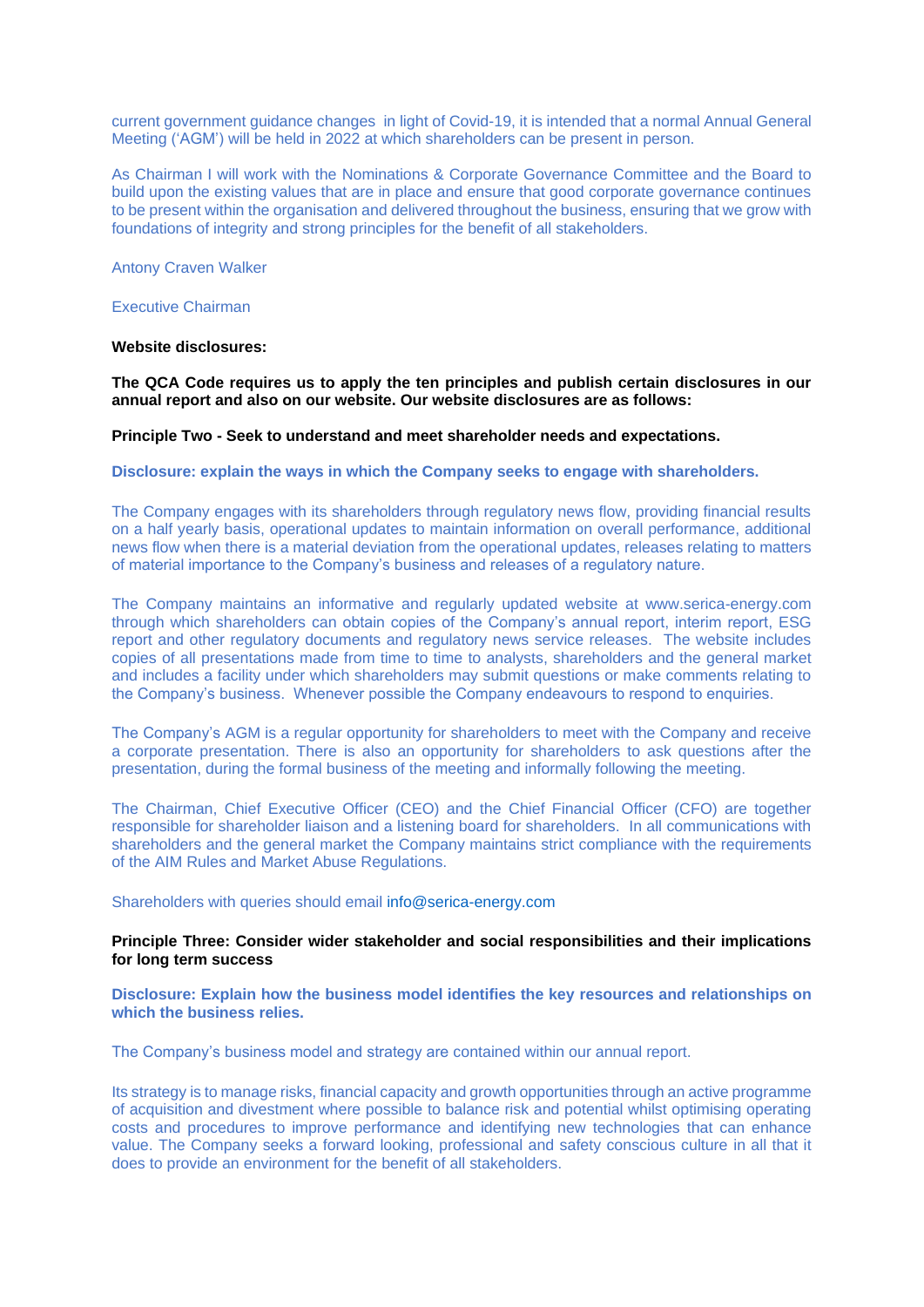The Company continues to focus on future value-added growth. With a robust balance sheet, limited capital commitments, healthy ongoing production and flexibility in controlling budgets, Serica is in a very strong position to facilitate further growth in asset value.

The Company is fully cognisant of its responsibilities to all stakeholders, in particular the health, safety and well-being of its employees, and of its obligation to meet or exceed the highest environmental standards. In conducting its business the Company believes that it is in its best interest to nurture the resources at its disposal and to conduct its operations in a wholly responsible manner.

# **Disclosure: Explain how the Company obtains feedback from stakeholders and the actions that have been generated as a result of this feedback (e.g. changes to inputs or improvements in products).**

The Company engages with its key stakeholders through various channels depending upon who they are and values the feedback it receives from them. These stakeholders include shareholders, suppliers, customers, regulators and the Company's employees. The Company takes every opportunity to ensure that where possible the views of its stakeholders are considered and acted upon when these are believed likely to bring material benefit to the success and integrity of the Company's business activities.

# **Principle Six: Ensure that between them the directors have the necessary up to date experience, skills and capabilities**

The Board of Directors covers a wide range of experience and skills. To meet the requirements of an independent upstream oil and gas exploration, development and production company these experiences and skills must cover financial, legal, operational and technical knowledge experience of risk management and growth in the independent sector and of public markets. Each of the directors on the Board, both Executive and Non-Executive, have considerable experience and all have demonstrated skills which are complementary, independent and sufficient to cover all of the requirements of the Board. As the Company continues to grow its business and to refresh the Board the Nomination and Corporate Governance Committee maintains oversight of the Company's requirements to ensure that the make-up of the Board is kept in line with the Company's needs and provides a mix of experience, skills, personal qualities and capabilities appropriate to the task. These include full consideration to maintain a healthy diversity where this is possible, including gender diversity.

#### **Principle Seven: Evaluate board performance based on clear and relevant objectives, seeking continuous improvement**

# **Disclosure: A description of the Board performance evaluation process.**

The make-up of the Company's Board of Directors has kept pace with transformational changes made by the Company within the last few years with the introduction of new experience and skill-sets complementing those already on the Board. By this means the Board is continuing to refresh and enhance its performance.

The Board considers that its effectiveness and the individual performance of its directors is vital to the success of the Company. It was recognised that, with the expansion of the Board in parallel with the growth of the Company's activities and the need to meet the requirements of the QCA, a formal Board evaluation process was required. During 2020 the Company conducted a full formal Board evaluation together with performance evaluation of each Committee. As part of the process, Directors were asked to evaluate the Board structure, dynamics and functioning, Corporate Governance and Internal Controls & Risk Management. The Board discussed the results in detail and have made some changes were deemed necessary, such as providing an increased focus on more strategic and risk-led matters in addition to important technical and operational matters during Board meetings and it was agreed that holding Non-Executive Director meetings on a regular basis was an important part of the governance process. It was intended to conduct the evaluation process for the Non-Executive directors in 2021 but changes to the Board composition coupled with Covid-19 complications resulted in this being postponed to 2022, when the Chairman duly conducted a performance evaluation with each of the Non-Executive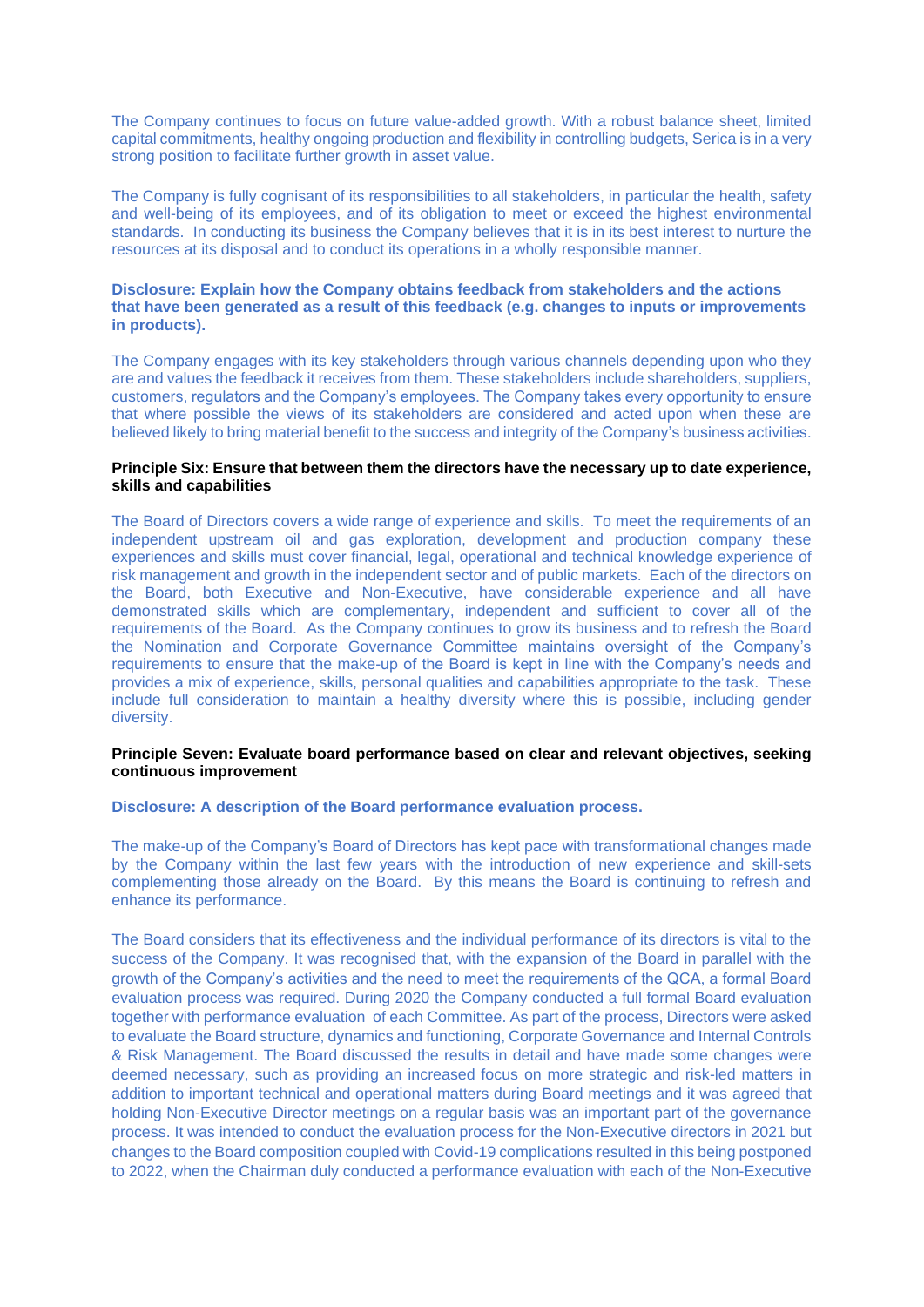directors, the results of which were entirely satisfactory. The next evaluation of the Board and Committee will be performed in 2023.

### **Principle Eight: Promote a corporate culture that is based on ethical values and behaviours**

**Disclosure: How the Board ensures that the Company has the means to determine ethical values and behaviours**

The corporate culture of the Company is established within the Board of Directors and communicated to the Company by the Chief Executive Officer through a regular series of internal meetings with senior management. By this means the Company's strategy, objectives and approach to health, safety, environmental and diversity issues are communicated to all employees with the Board maintaining full oversight.

The Company operates a full feed-back system directly to the Chairman, Chief Executive Officer or Senior Independent Director which provides the mechanism to enable the Company to become aware of any deviation from the Company's ethical values.

### **Principle Nine – Maintain governance structures and processes that are fit for purpose and support good decision-making by the Board**

**Disclosure: Roles and responsibilities of the chair, CEO and other directors with commitments. Describe the roles of the Committees** 

The Executive Chairman leads the Board and works with the CEO, CFO and the Non-Executive Directors to grow the Company and develop its business. The Executive Chairman is a member of the Nomination and Corporate Governance Committee and attends the other Board committees if requested. As Executive Chairman, Antony Craven Walker is primarily responsible for engaging with Shareholders and other stakeholders.

Mitch Flegg (CEO) is accountable to the Board for the financial and operational performance of the Group. Mr Flegg is a member of the Reserves Committee and HSE Committee.

Andy Bell (CFO) was appointed to the Board during September 2021 and is accountable for the financial performance of the Group.

Malcolm Webb is the Senior Independent Director and is chairman of the Nomination and Corporate Governance Committee. Mr Webb is also a member of the Remuneration and Compensation Committee.

Trevor Garlick is a Non-Executive Director of the Company and chairman of the HSE Committee and Reserves Committee. Mr Garlick is also a member of the Audit Committee and Nomination and Corporate Governance Committee.

Kate Coppinger is a Non-Executive Director of the Company and chair of the Audit Committee. Ms Coppinger is a member of the Remuneration and Compensation Committee.

David Latin is a Non-Executive Director and was appointed to the Board in December 2021. Mr Latin the chair of the Remuneration Committee and is a member of the HSE Committee and Reserves Committee.

The Audit Committee meets regularly and consists of three members, all Non-Executive Directors. The Committee assists with the Board's oversight of the integrity of the financial reporting and the independence and performance of the Company's Auditor.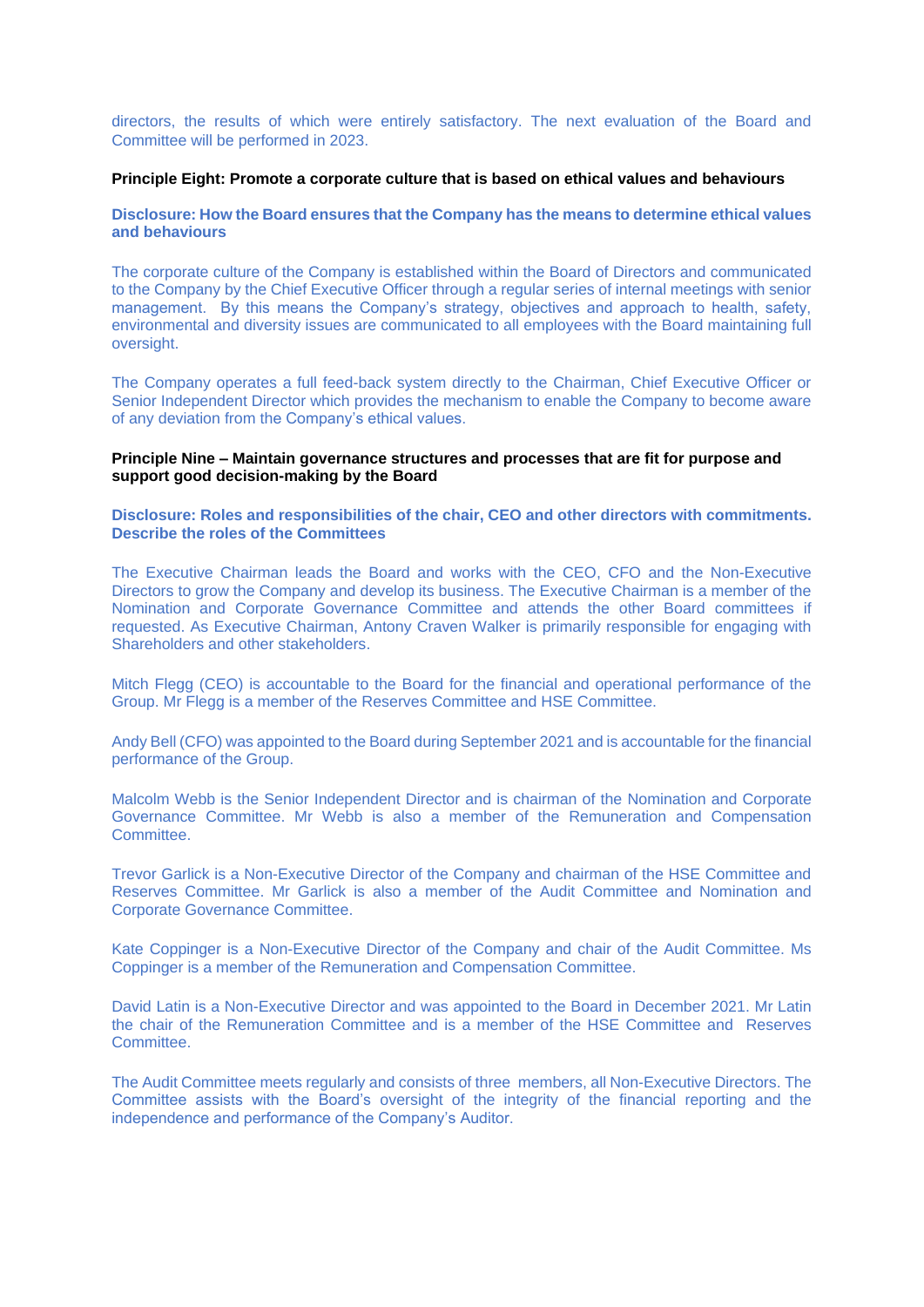The Reserves Committee meets once a year prior to the publication of the annual results. The Committee is a sub-committee of the Audit Committee and meets to review the reports of the independent reserves auditors.

The Nomination and Corporate Governance Committee assists the Board's oversight of the Company's observance of the UK Code and the Corporate Governance Guidelines, compliance with the rules of AIM and other relevant corporate governance rules, including compliance with the Company's Share Dealing Code and with AIM rules relating to dealings by directors or employees in the Company's shares. The Committee is also responsible for monitoring the overall effectiveness of the Board and its Committees, proposing to the Board new nominees for election as directors to the Board, determining succession plans and for assessing directors on an ongoing basis. The appointment of Andy Bell was made in September 2021 and the appointment of David Latin in December 2021. The Committee will meet at least three times, and additionally as required, during the financial year.

The Remuneration and Compensation Committee meets to consider all material elements of remuneration, including remuneration policy, executive remuneration, share incentive plans and other employee incentive schemes. The Committee proposes to meet at least twice a year.

The HSE Committee meets at least four times a year and is responsible for matters affecting health, safety and the environment.

The Board retains full and effective control over the Company and holds regular Board meetings at which financial, operational and other reports are considered and where appropriate voted upon. The Board is responsible for the Group's strategy and key financial and compliance issues. There are certain matters that are reserved for the Board. They include: approval of the Group's long-term objectives, policies and budgets, changes to management structure, internal control systems and approval of the annual report and accounts. All Board Committees report back to the Board following a committee meeting.

### **Principle Ten - Communicate how the Company is governed and is performing by maintaining a dialogue with shareholders and other relevant stakeholders**

The Board maintains a healthy dialogue between it and its stakeholders including its shareholders. The Executive Chairman is primarily responsible for communicating with shareholders, but the CEO maintains regular dialogue. The senior independent Non-Executive Director, Malcolm Webb, is also available to communicate with Shareholders if required.

Copies of the Company's report and accounts, and all other shareholder communications are maintained on the Company's website.

#### **Annual report disclosures:**

#### **Our annual report disclosures are as follows:**

| <b>QCA Code</b><br><b>Principle</b> | <b>Disclosure</b>                                                                                                                        |                                                                                                                                                                                                                                                                                                                                                                                                                                                                       |
|-------------------------------------|------------------------------------------------------------------------------------------------------------------------------------------|-----------------------------------------------------------------------------------------------------------------------------------------------------------------------------------------------------------------------------------------------------------------------------------------------------------------------------------------------------------------------------------------------------------------------------------------------------------------------|
|                                     | Explain the company's business model<br>and strategy, including key challenges in<br>their execution and how those will be<br>addressed. | The Company operates in the upstream<br>oil and gas exploration, development<br>and production sector and is therefore<br>exposed to political, operational,<br>commercial, product pricing and hazard<br>risk. The Company's strategy is to<br>maintain a portfolio of properties and risk<br>diversity which enables it to manage the<br>risks, the financial capacity and the<br>growth opportunities in the business. It<br>does this both by an active programme |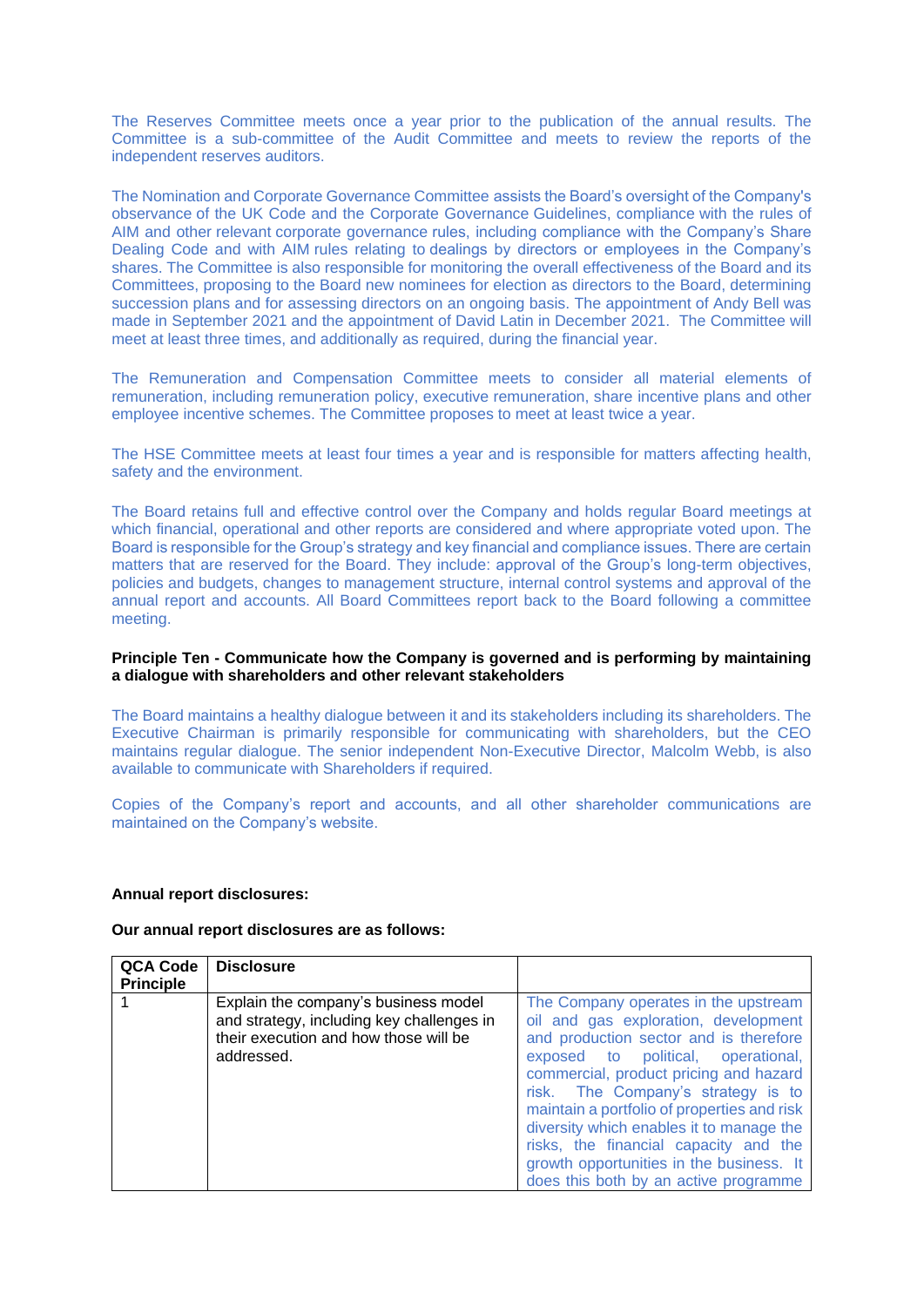|   |                                                                                                                                                                                                                                                                                                                                  | of acquisition and divestment where<br>possible to balance risk and potential<br>whilst also seeking to optimise operating<br>costs and procedures to improve<br>performance and by identifying where<br>new technologies can enhance value.<br>The Company strives to maintain a<br>forward looking, professional and safety<br>conscious culture in all that it does as<br>this also provides essential checks and<br>balances and underpins a value creative<br>environment to the benefit of all<br>stakeholders.                                                                                                                                                                                                                                                                                                                                                                                                                                                                                                 |
|---|----------------------------------------------------------------------------------------------------------------------------------------------------------------------------------------------------------------------------------------------------------------------------------------------------------------------------------|-----------------------------------------------------------------------------------------------------------------------------------------------------------------------------------------------------------------------------------------------------------------------------------------------------------------------------------------------------------------------------------------------------------------------------------------------------------------------------------------------------------------------------------------------------------------------------------------------------------------------------------------------------------------------------------------------------------------------------------------------------------------------------------------------------------------------------------------------------------------------------------------------------------------------------------------------------------------------------------------------------------------------|
| 4 | Describe how the board has embedded<br>effective risk management in order to<br>execute and deliver strategy. This should<br>include a description of what the board<br>does to identify, assess and manage risk<br>and how it gets assurance that the risk<br>management and related control systems<br>in place are effective. | Company's<br>approach to<br>The<br>the<br>management and identification of risk is<br>set out in the Business Risks and<br>Uncertainties section of the Strategic<br>Report contained in the 2021 annual<br>report on pages 23 to 25. The Company<br>encourages a culture of risk awareness<br>and management at all levels throughout<br>the Company. Risks are reviewed by the<br>Board at every Board meeting and, at<br>executive level, the Company employs<br>outside advisors to assess and advise<br>on risk when it is felt additional third-<br>party expertise is required. Through the<br>HSE and Audit Committees the Board<br>maintains a full and active awareness of<br>operational and financial risks and the<br>assurances<br>that<br>effective<br>control<br>systems are in place.                                                                                                                                                                                                                |
| 5 | Identify those directors who are<br>considered to be independent; where<br>there are grounds to question the<br>independence of a director, through length<br>of service or otherwise, this must be<br>explained.                                                                                                                | The Board currently has an Executive<br>Chairman, a Chief Executive Officer, a<br>Chief Financial Officer and four Non-<br>Executive Directors. All Directors have<br>extensive and complementary skills,<br>knowledge and experience covering all<br>facets of the business which requires<br>both entrepreneurial and custodian<br>oversight and all are considered<br>independent in terms of character and<br>judgement. The Board is aware of the<br>need to maintain and build upon this<br>balance of backgrounds and to maintain<br>a diversity of talent through succession<br>planning as the Company further<br>develops and the needs of its business<br>grows.<br>The Board believes that it is in the<br>Company's best interests for Antony<br>Craven Walker to continue to provide<br>services as Executive Chairman in order<br>to provide continuity and ongoing<br>strategic support to the Chief Executive<br>Officer. This is kept under continuous<br>review with the objective of establishing |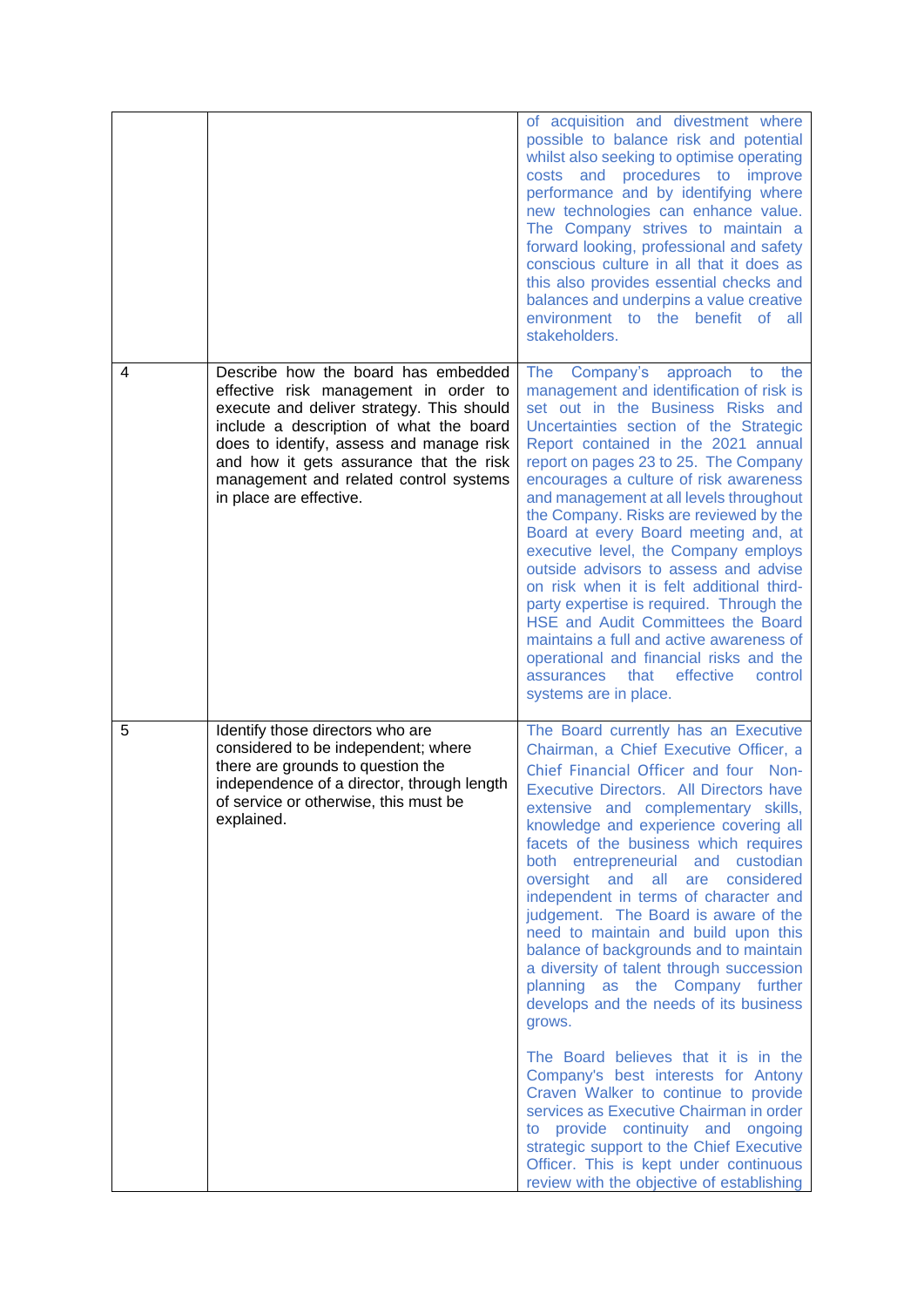|   |                                                                                                                                                                                                                                                                                        | the post as Non-Executive at the<br>appropriate time.                                                                                                                                                                                                                                                                                                                                                      |
|---|----------------------------------------------------------------------------------------------------------------------------------------------------------------------------------------------------------------------------------------------------------------------------------------|------------------------------------------------------------------------------------------------------------------------------------------------------------------------------------------------------------------------------------------------------------------------------------------------------------------------------------------------------------------------------------------------------------|
|   |                                                                                                                                                                                                                                                                                        | Trevor Garlick, Malcolm Webb,<br>Kate<br>Coppinger and David Latin are Non-<br>Executive Directors, all of whom are<br>considered to be independent.                                                                                                                                                                                                                                                       |
|   |                                                                                                                                                                                                                                                                                        | For full background refer to "Board<br>Composition" on pages 28 to 29 of the<br>2021 annual report and the Company's<br>website.                                                                                                                                                                                                                                                                           |
|   | Describe the time commitment required<br>from directors (including Non-Executive<br>Directors as well as part-time Executive<br>directors).                                                                                                                                            | The Executive directors are expected to<br>devote substantially the whole of their<br>time to their duties with the Company.<br>Non-Executives have a lesser time<br>commitment. It is anticipated that Non-<br>Executive Directors will each dedicate<br>12 days a year in addition to their duties<br>as Board members and as members<br>time to<br>time<br><b>Board</b><br>from<br>0f<br>subcommittees. |
|   | Include the number of meetings of the<br>board (and any committees) during the<br>year, together with the attendance record<br>of each director.                                                                                                                                       | 2021 annual report: p36                                                                                                                                                                                                                                                                                                                                                                                    |
| 6 | Identify each director.                                                                                                                                                                                                                                                                | Information on each of the Directors is<br>provided in the 2021 annual report on<br>pages 28 and 29. Andy Bell was<br>the<br>appointed to<br><b>Board</b><br>during<br>September 2021 and David Latin was<br>appointed in December 2021. All their<br>details can be found on the Company's<br>website.                                                                                                    |
|   | Describe the relevant experience, skills<br>and personal qualities and capabilities that<br>each director brings to the board (a simple<br>list of current and past roles is insufficient);<br>the statement should demonstrate how the<br>board as a whole contains (or will contain) | The Board comprises of the Executive<br>Chairman, CEO, CFO and four Non-<br>Executive Directors all of whom are<br>considered independent. The Board has<br>significant industry, financial, public<br>markets and governance experience,                                                                                                                                                                  |
|   | the necessary mix of experience, skills,<br>personal qualities (including gender<br>balance) and capabilities to deliver the<br>strategy of the company for the benefit of<br>the shareholders over the medium to long-<br>term.                                                       | possessing the necessary mix of skills to<br>deliver on the Group's strategy.<br>For background history of each of the<br>directors refer to 2021 annual report:                                                                                                                                                                                                                                           |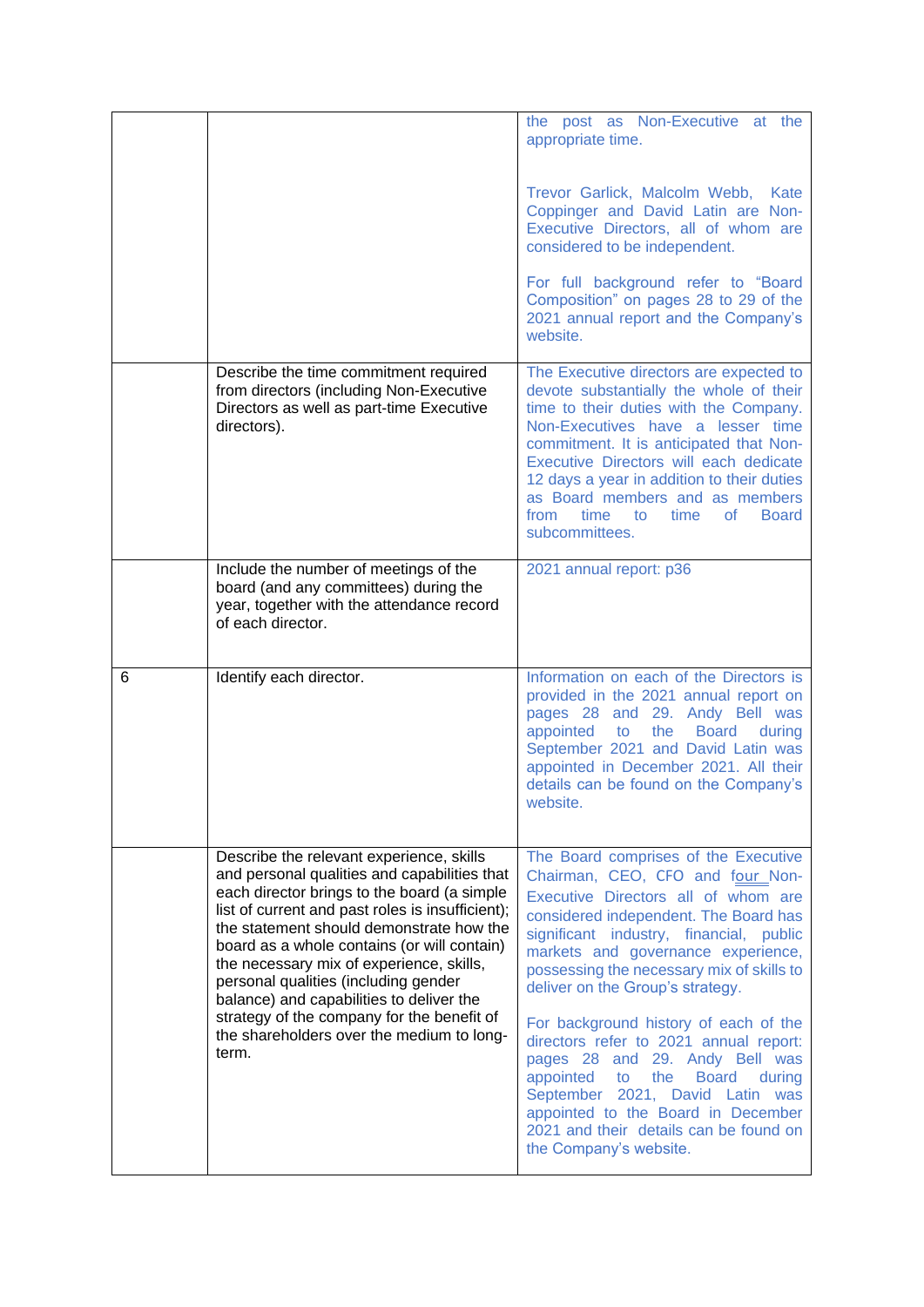|   | Explain how each director keeps his/her<br>skillset up-to-date.                                                                                                                                                                                   | The Board as a whole has significant<br>experience both within the industry and<br>in public and financial markets. The<br>Board receives support and advice from<br>its Nomad on AIM requirements as and<br>when required and each director is<br>encouraged to discuss any matter of<br>interest with the Company's professional<br>advisors.            |
|---|---------------------------------------------------------------------------------------------------------------------------------------------------------------------------------------------------------------------------------------------------|------------------------------------------------------------------------------------------------------------------------------------------------------------------------------------------------------------------------------------------------------------------------------------------------------------------------------------------------------------|
|   | Where the board or any committee has<br>sought external advice on a significant<br>matter, this must be described and<br>explained.                                                                                                               | During 2021 the Company used a<br>number of external professional advisers<br>in respect of various segments of its<br>business where it was felt that external<br>advice was required.                                                                                                                                                                    |
|   | Where external advisers to the board or<br>any of its committees have been engaged,<br>explain their role.                                                                                                                                        | The<br>directors<br>have<br>the<br>access<br>to<br>Company's Nomad, company secretary,<br>lawyers and auditors and are able to<br>obtain advice from other external bodies<br>as and when required.                                                                                                                                                        |
|   | Describe any internal advisory<br>responsibilities, such as the roles<br>performed by the company secretary and<br>the senior independent director, in<br>advising and supporting the board.                                                      | The directors<br>have access<br>to the<br>Company's Nomad, company secretary,<br>lawyers and auditors and are able to<br>obtain advice from other external bodies<br>as and when required.                                                                                                                                                                 |
|   |                                                                                                                                                                                                                                                   | The Company Secretary helps keep the<br>Board up to date on areas of new<br>governance<br>and<br>liaises<br>the<br>with<br>Company's lawyers and Nomad<br>on<br>areas of AIM requirements.<br><b>The</b><br><b>Company Secretary has communication</b><br>with both the Chairman and CEO and is<br>available to other members of the Board<br>if required. |
|   |                                                                                                                                                                                                                                                   | The senior independent director helps<br>ensure that impartiality is maintained.                                                                                                                                                                                                                                                                           |
| 7 | Include a high-level explanation of the<br>board performance effectiveness process.                                                                                                                                                               | See website disclosure, Principle Seven<br>above and 2021 annual report page 35.                                                                                                                                                                                                                                                                           |
|   | Where a board performance evaluation<br>has taken place in the year, provide a brief<br>overview of it, how it was conducted and<br>its results and recommendations.<br>Progress against previous<br>recommendations should also be<br>addressed. | See website disclosure, Principle Seven<br>above. For further information see<br>'Board Evaluation' 2021 annual report:<br>page 35.                                                                                                                                                                                                                        |
| 8 | Include in the Chair's corporate<br>governance statement how the culture is                                                                                                                                                                       | See Website disclosures: Principle<br>Eight above.                                                                                                                                                                                                                                                                                                         |